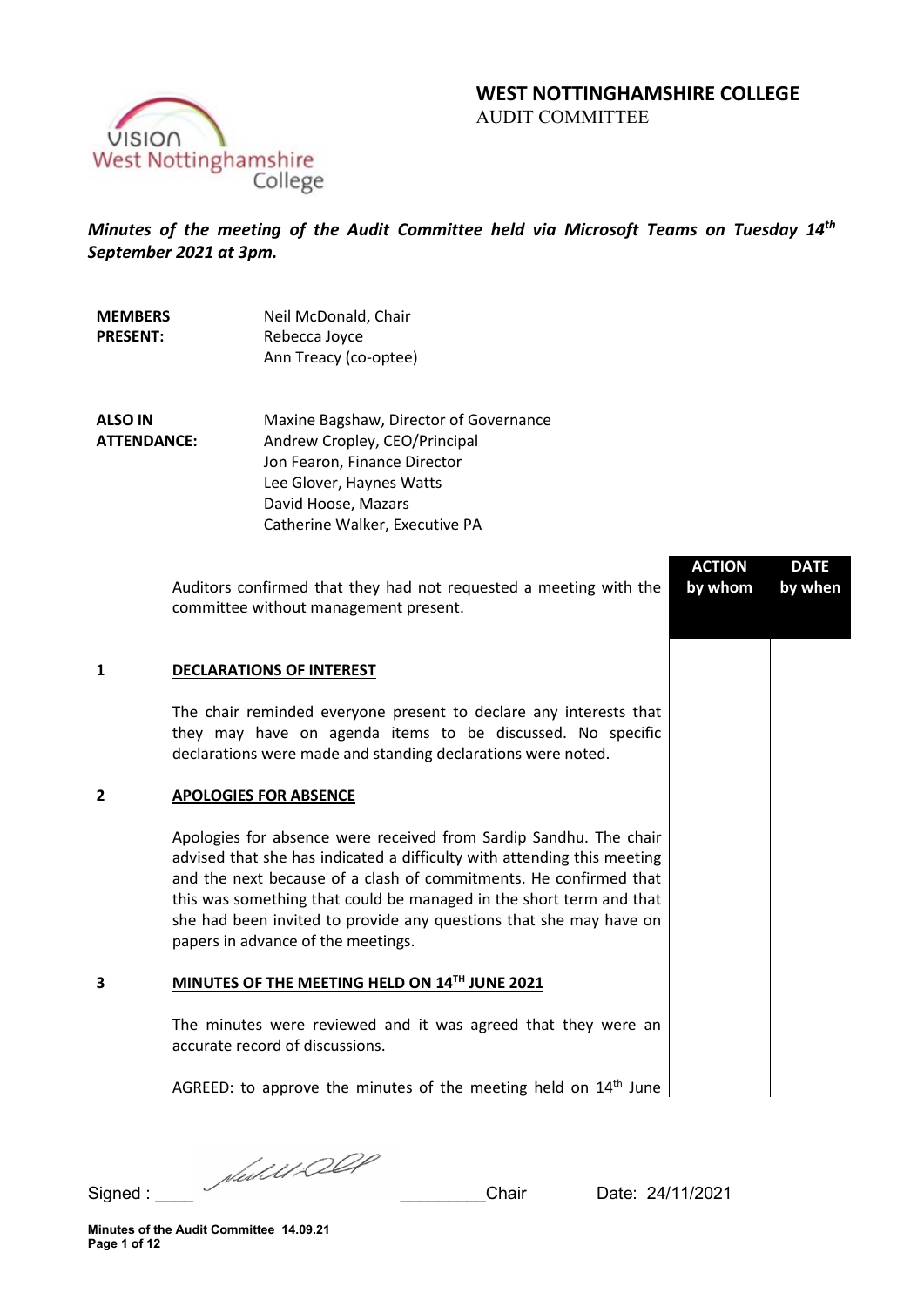Signed : \_\_\_\_ \_\_\_\_\_\_\_\_\_Chair Date: 24/11/2021 **4 ACTION PROGRESS REPORT** The committee considered the updated table and a number of aspects were noted. • Line 1 – although anticipated, it had not been possible to prepare the planned procurement report for this meeting because of capacity constraints; therefore, it will be rescheduled to the November meeting. Line  $5 -$  the Workforce Development Committee now has policies and procedures as a standing agenda item. The CEO advised that the team has done a lot of work to progress this and that the blockage is now, in the main, because of the requirement to have union contribution. A meeting is planned with them this month and it is envisaged that further progress can then be made. AGREED: to note the content of the update provided. **5 COMPOSITE COLLEGE RECOMMENDATIONS REPORT**  The executive assistant drew the committee's attention to the summary report and indicated that, for the 2019/20 year, there are three outstanding actions: two medium and one low risk. These relate to: • Driving insurance – she explained that this action was nearing conclusion. • Updated code of conduct – this is scheduled for discussion at the union meeting in September. The committee were given assurance that a code does exist and that it is only an update which is an outstanding action. • Marketing strategy and plans – these have been delayed to January 2022. In relation to 2020/21, there have been six reports received from internal auditors since the last meeting, and the actions have been added to the tracker, which is why there appear to be a high number now outstanding. She confirmed that the actions arising from the subcontracting audit are still to be added to the tracker as the report was received too late to be able to include that information prior to circulation of papers. The committee chair noted that there were quite a number of actions with planned implementation dates in the autumn and asked whether staff are confident that the timescales are achievable. The CEO and

2021.

There were no matters arising.

FD Nov. 2021

**Minutes of the Audit Committee 14.09.21 Page 2 of 12**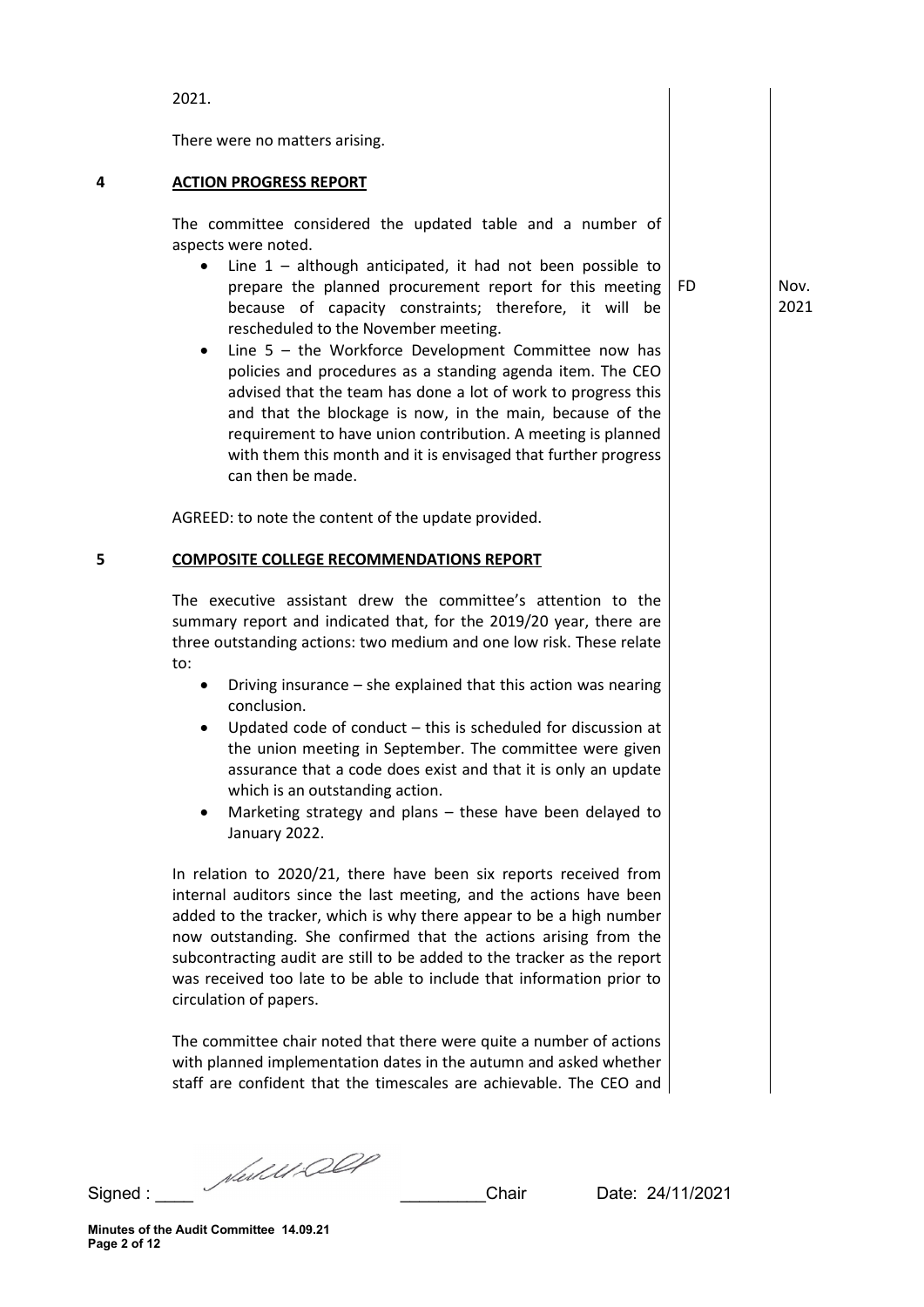finance director expressed confidence as the actions required for this term are relatively straight forward.

AGREED: to note the content of the update provided.

(Catherine Walker left the meeting at 3.10pm) **6 RISK MANAGEMENT**

> The committee were invited to consider the written report following a risk appetite review of the strategic objectives and the updated risk register for the start of the 2021/22 academic year. The finance director confirmed that all of the objectives have been updated and linked to the strategic plan and that the report provided identifies where there are significant changes. He advised that, as it is the start of the year, the risk register and mitigating actions are in development and that these will progress throughout the year. Key matters brought to the committee's attention were:

- There are continuing COVID costs, and COVID did have an impact upon delivery planned over the summer.
- Mass testing required upon return in September was unbudgeted.
- Restart is going well.
- In terms of the financial position:
	- The college is seeing a small level of growth in some areas, but some areas are not at the planned level.
	- The sixth form centre has done well in terms of numbers.
	- The college is seeing that learners at the lower end of provision are not arriving as envisaged. It is likely that they are simply not engaging or have gone into work. The college will continue to follow through on any nonattendees and will take a flexible approach.
- The Chesterfield Road capital project will have its own risk register going forward, given that it is an £8 million scheme.
- Quality and standards risks remain similar to those reported in 2020/21.
- The number of workforce development risks have reduced as the college has had some recruitment successes.

A challenge from one member of the committee was in relation to the the provision of a brief cover sheet that summarises key issues and helps to give focus. The finance director indicated that, as the risk register is updated throughout the year, any changes are highlighted by positive or negative arrows to show the direction of travel. He acknowledged that, as it is the beginning of the year, this report does not include trends but that this will now be reported from meeting to meeting. He explained that, in terms of focus for discussion, these tend to be the red RAG-rated items or where there has been a significant change in an identified risk.

Signed :  $\frac{1}{\sqrt{2\pi}}$  Chair Date: 24/11/2021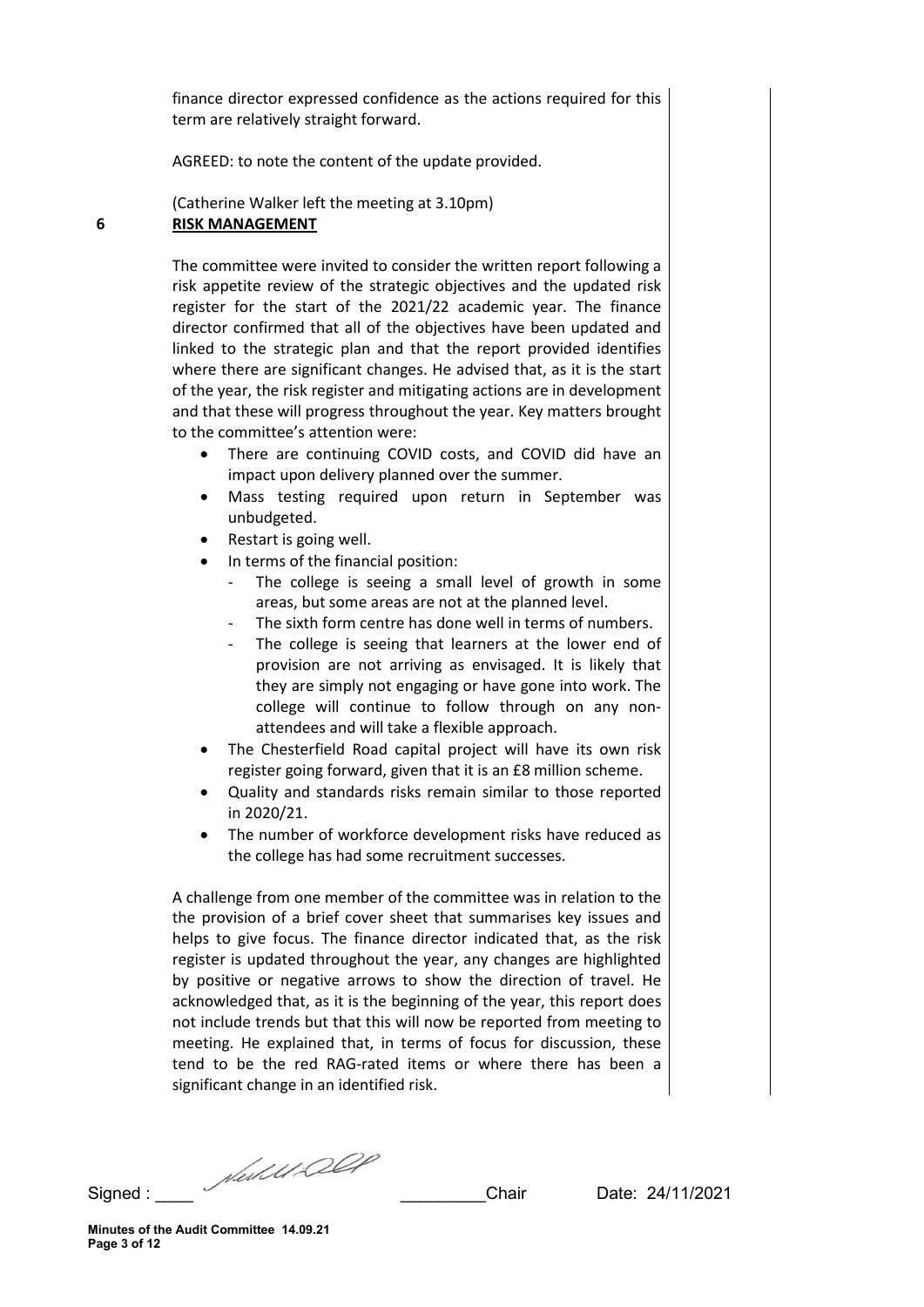|                                                                                                                                                                                                                                                                                                                                                                                       | Standards /<br><b>WDC</b>                                                                                                                                                                                                                                                                                                                                                                                                                                                                                                                                                                                                                                                                                                                                                                                                                                                                                                                                                                                                                                                                                                                                                                                                                                                                                                                                                                                                                                                                                                                                                                                                                                                                                                                                                                | 2021/22         |
|---------------------------------------------------------------------------------------------------------------------------------------------------------------------------------------------------------------------------------------------------------------------------------------------------------------------------------------------------------------------------------------|------------------------------------------------------------------------------------------------------------------------------------------------------------------------------------------------------------------------------------------------------------------------------------------------------------------------------------------------------------------------------------------------------------------------------------------------------------------------------------------------------------------------------------------------------------------------------------------------------------------------------------------------------------------------------------------------------------------------------------------------------------------------------------------------------------------------------------------------------------------------------------------------------------------------------------------------------------------------------------------------------------------------------------------------------------------------------------------------------------------------------------------------------------------------------------------------------------------------------------------------------------------------------------------------------------------------------------------------------------------------------------------------------------------------------------------------------------------------------------------------------------------------------------------------------------------------------------------------------------------------------------------------------------------------------------------------------------------------------------------------------------------------------------------|-----------------|
|                                                                                                                                                                                                                                                                                                                                                                                       | Report<br>writers                                                                                                                                                                                                                                                                                                                                                                                                                                                                                                                                                                                                                                                                                                                                                                                                                                                                                                                                                                                                                                                                                                                                                                                                                                                                                                                                                                                                                                                                                                                                                                                                                                                                                                                                                                        | All<br>meetings |
| Deep dives<br>Curriculum reviews<br>Each curriculum area now has to self-assess against the six<br>aspects. This will ensure they are regularly considered and will<br>lead to some progress.                                                                                                                                                                                         |                                                                                                                                                                                                                                                                                                                                                                                                                                                                                                                                                                                                                                                                                                                                                                                                                                                                                                                                                                                                                                                                                                                                                                                                                                                                                                                                                                                                                                                                                                                                                                                                                                                                                                                                                                                          |                 |
| To agree the risk appetite proposals in relation to strategic<br>objectives<br>To note the content of the risk register developed for<br>2021/22.<br>2020/21<br><b>REGULARITY</b><br><b>REPORT</b><br><b>DRAFT</b><br>SELF-<br>$\overline{\phantom{m}}$<br>Termination payments $-$ there was one significant payment<br>made in the year and assurance was given that this was after |                                                                                                                                                                                                                                                                                                                                                                                                                                                                                                                                                                                                                                                                                                                                                                                                                                                                                                                                                                                                                                                                                                                                                                                                                                                                                                                                                                                                                                                                                                                                                                                                                                                                                                                                                                                          |                 |
|                                                                                                                                                                                                                                                                                                                                                                                       | The committee, whilst acknowledging this explanation, indicated that<br>they would like to see some commentary that gives a steer and draws<br>out the significant items, i.e. the reds and those that have moved<br>significantly.<br>One member of the committee asked whether, in terms of EDI, there<br>should be a specific risk appetite attached to this. It was agreed to<br>request that the Standards Committee and the Workforce<br>Development Committee evaluate the risks in relation to this and, if<br>they consider it to be a high risk, then it would be added to the risk<br>register.<br>Following discussion, it was agreed that all reports, including the risk<br>register, are to have a short introductory summary sheet at each<br>meeting. This will signpost what the executive want the committee to<br>talk about, key issues and risks.<br>In relation to the risk register, an observation made by the committee<br>chair was that the risk in relation to the ASPIRE curriculum has stayed<br>the same for a considerable period now, and he asked at what point<br>the college would expect it to change. The CEO advised that the<br>college has not made as much progress on this yet as it would have<br>liked; however, it has been given more focus in terms of:<br>AGREED:<br>a) To note the content of the update provided<br>b)<br>C)<br><b>EXCEPTIONS</b><br><b>ASSESSMENT QUESTIONAIRE</b><br>The finance director introduced this item and explained that the<br>questionnaire presented is required to be completed as part of the<br>annual accounts process. He indicated that this was an opportunity to<br>highlight certain aspects that will need to be included this year. These<br>full board approval and advice from Eversheds. |                 |

Signed : \_\_\_\_ \_\_\_\_\_\_\_\_\_Chair Date: 24/11/2021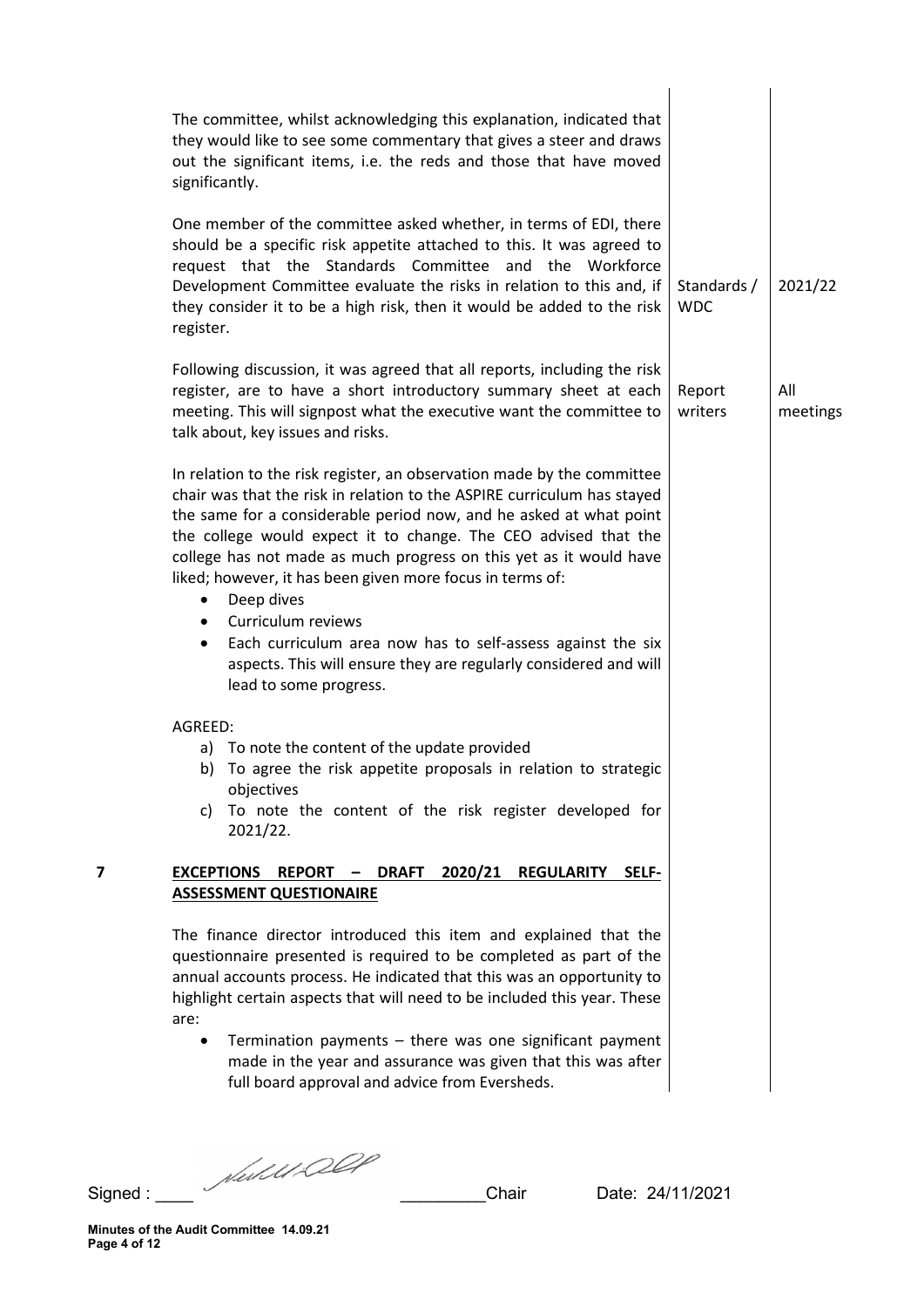| 8 | <b>FRAUD, IRREGULARITY AND WHISTLEBLOWING</b><br>It was agreed that discussions in relation to this item would be<br>recorded on a confidential basis.                                                                                                                                                                                                                                                                                                                                                                                                                                                                                                                                                                                                                                                                                                                                                                                                                                                                                                                                                                                                                                                                                                                                                                                                                                                                                                                                                                                                                         |     |              |
|---|--------------------------------------------------------------------------------------------------------------------------------------------------------------------------------------------------------------------------------------------------------------------------------------------------------------------------------------------------------------------------------------------------------------------------------------------------------------------------------------------------------------------------------------------------------------------------------------------------------------------------------------------------------------------------------------------------------------------------------------------------------------------------------------------------------------------------------------------------------------------------------------------------------------------------------------------------------------------------------------------------------------------------------------------------------------------------------------------------------------------------------------------------------------------------------------------------------------------------------------------------------------------------------------------------------------------------------------------------------------------------------------------------------------------------------------------------------------------------------------------------------------------------------------------------------------------------------|-----|--------------|
|   | version of the regularity self-assessment questionnaire would be<br>presented to the next meeting.<br>AGREED to note the content of the update provided.                                                                                                                                                                                                                                                                                                                                                                                                                                                                                                                                                                                                                                                                                                                                                                                                                                                                                                                                                                                                                                                                                                                                                                                                                                                                                                                                                                                                                       | FD. | Nov.<br>2021 |
|   | Ben Owen, who has just joined the board as a governor.<br>Clive Pitt – he was a governor and an employee of ESPO.<br>$\overline{\phantom{0}}$<br>The college uses ESPO to source energy contracts.<br>Whistleblowing allegation/disclosure $-$ full details on this will<br>be given during confidential discussions.<br>One potential fraud relating to $2020/21$ – this is potentially<br>٠<br>two employees who have colluded to pay funds to each other<br>at a value of £1.5k.<br>Safeguarding assets - the college sold bksb; however,<br>assurance was given that this was on the basis of professional<br>and robust advice received.<br>Sale of Thoresby Street did not occur before 31 <sup>st</sup> July 2021<br>$\bullet$<br>and will, therefore, now fall into the 2021/22 accounts;<br>however, all details of the sale were based on professional<br>external valuation.<br>Subsidiary ventures - the sale of bksb has significantly<br>٠<br>reduced the subsidiary arrangements, with the single<br>remaining subsidiary company being VBSS.<br>In relation to the potential fraud highlighted, a challenge from the<br>committee was to receive a full report, including actions being taken<br>to prevent the same thing happening again. It was explained that this<br>issue is currently subject to an investigation and potential discipline<br>matter. The committee were given assurance that college controls<br>prevented it from actually happening as no payment was made.<br>It was agreed that an update on the fraud investigation and the final |     |              |
|   | Conflicts of interest (related party transactions) – there are a<br>small number to declare, including:<br>John Gray - he is a director at EMSI and was a governor<br>during the year. The college contracts with EMSI for data<br>at circa £20k per year. A similar position now relates to                                                                                                                                                                                                                                                                                                                                                                                                                                                                                                                                                                                                                                                                                                                                                                                                                                                                                                                                                                                                                                                                                                                                                                                                                                                                                   |     |              |

Signed : \_\_\_\_ \_\_\_\_\_\_\_\_\_Chair Date: 24/11/2021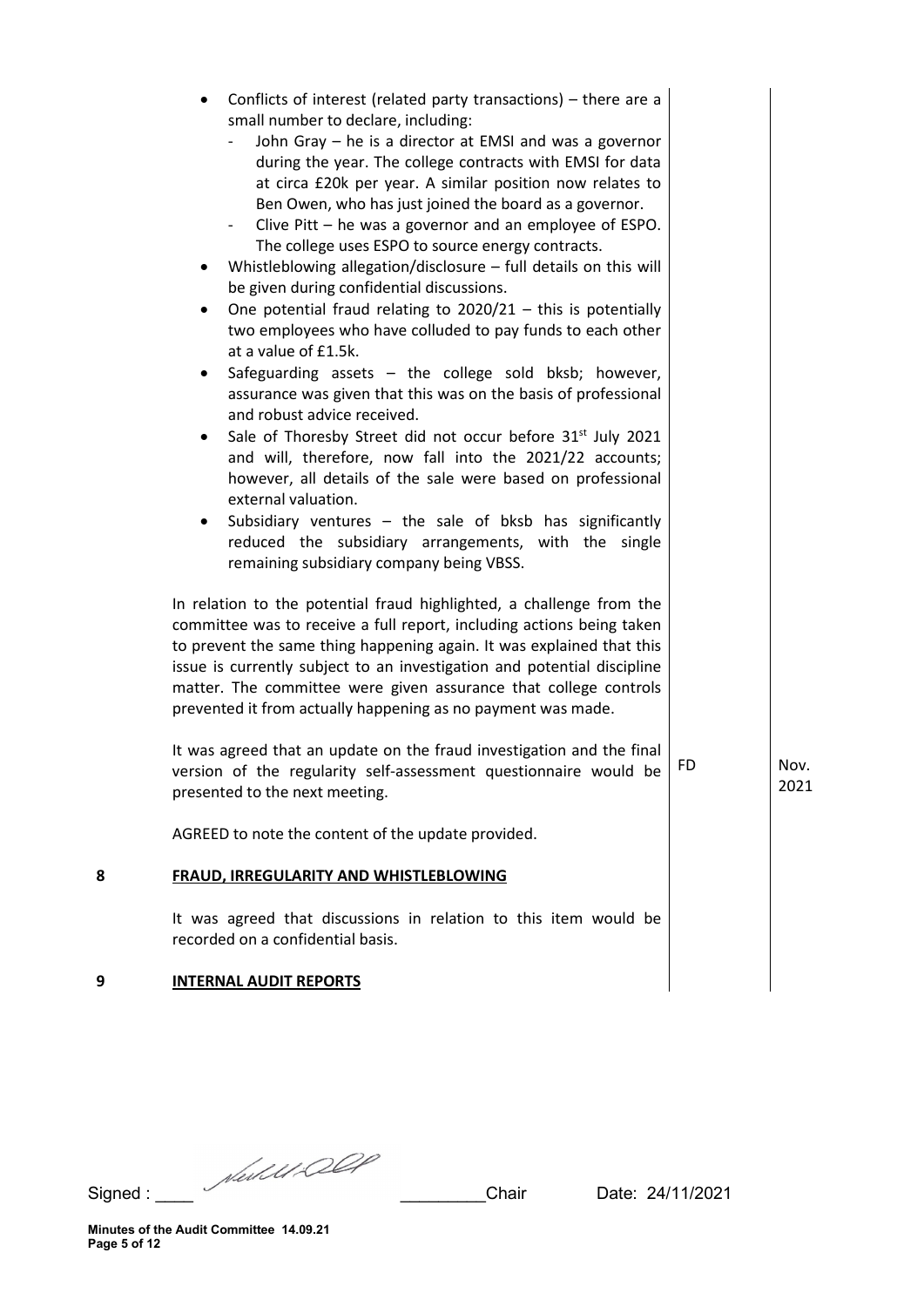Haines Watts presented a number of reports and each was taken on an individual basis.

## 1) Business continuity

Key matters brought to the committee's attention were:

- The college's ability to respond to COVID has given a strong level of confidence and assurance.
- This review also looked at how the college would respond to the potential of a sudden loss of systems.
- Whilst there are some recommendations for improvement, the audit outcome is substantial assurance
- Testing gives confidence regarding the college's ability to respond.
- The findings are a good outcome for the college.

The committee reviewed the report in detail, and all agreed that this was an excellent outcome.

## 2) Cybersecurity

Key matters brought to the committee's attention were:

- The outcome of the audit is adequate assurance.
- There are a number of improvement recommendations including:
	- Introduction of multifactor authentication
	- Greater controls regarding mobile phones and data
	- Greater controls regarding cloud management
	- Review of IT disposal security
	- Testing of the effectiveness of cyber awareness training.

Auditors confirmed that the college is in a good position and that there are usually a high number of recommendations for this type of audit work in the sector. The view expressed is that there is more to do beyond obtaining Cyber Essentials and Cyber Essentials Plus.

The committee noted that there was one recommendation that has not been accepted by management, made in relation to a data classification policy, and they asked for a little more detail in relation to this. It was explained that there are a number of tools that enable the college to identify where data is held and that this recommendation is not about the college taking a risk but, instead, is about what is required to be fully compliant in terms of the recommendation made. The CEO advised that all sensitive data held by the college is 'personal data', which is managed carefully and very well. Other sensitive data included that retained by bksb, but this was also managed very carefully. He advised that the college's focus is on

Signed : \_\_\_\_ \_\_\_\_\_\_\_\_\_Chair Date: 24/11/2021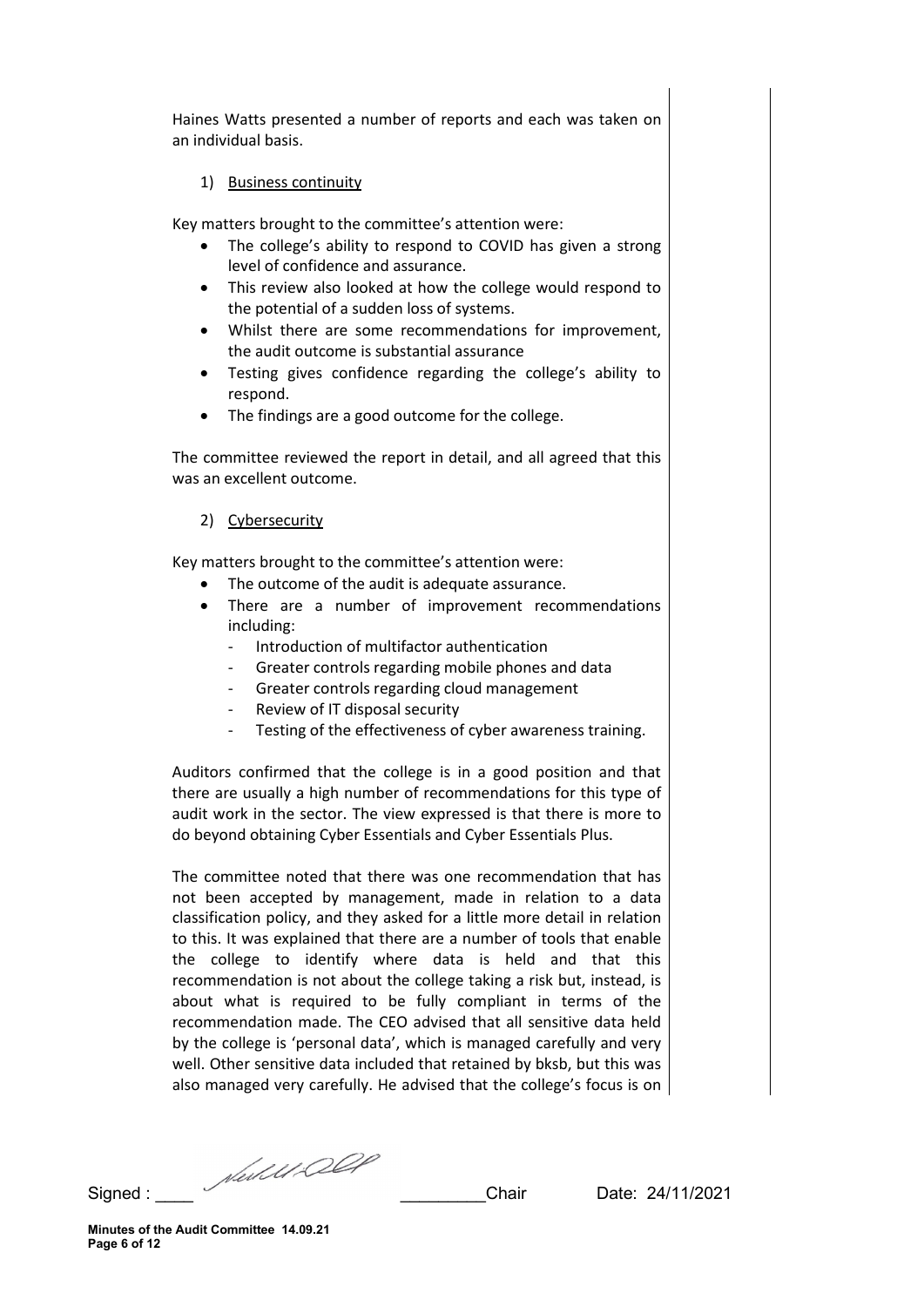looking at and focusing on protecting personal data and that, beyond this, there is not much more that is sensitive; therefore, the college does not feel that it is worth the time commitment to undertake a 'classification' exercise as recommended. The college does not have significant commercial data and, therefore, cannot really see the benefit of the recommendation made.

The committee noted that this was an amber RAG-rated risk which was not accepted; therefore, going forward, they indicated that they would always like to see clarification on this to better understand the difference of opinion. Auditors confirmed that it is highly likely that the classification process is simply a statement that is required, rather than a substantial policy. The CEO and FD confirmed that, if this was the case, the college would be better able to accept and implement. A suggestion made was that the college could potentially insert a statement into the current GDPR policy. It was agreed that auditors and management would review again outside the meeting and provide an update to the next meeting.

A challenge from the committee was to implement multifactor authentication systems as soon as possible as, without these, it is very easy to hack into emails. It was confirmed that January 2022 is the planned implementation date.

3) Curriculum planning (updated report)

Internal auditors confirmed that they had revisited the original review on the basis of the 20/21 arrangements. He confirmed that, looking at the new processes, the team were able to clear off all previous recommendations made and give a substantial assurance opinion. He indicated that there was just one observation point made, which was to build on and flesh out the current diagram to give clarity in terms of expectations.

The CEO indicated that the previous report prepared had been helpful in terms of supporting the senior team in identifying where to focus and that it had provoked the college to challenge itself in terms of a number of systems and processes.

4) Student records – 16-19

Internal auditors presented their report and explained that the significant limiting factor in terms of assurance that can be provided is that the team were not able to see some of the enrolment forms. 40% were unavailable at the time of audit, and those that were received had some signature issues.

Auditors advised that there appears to have been an issue with the

Signed : \_\_\_\_ \_\_\_\_\_\_\_\_\_Chair Date: 24/11/2021

Nov. 2021

Internal auditors /

FD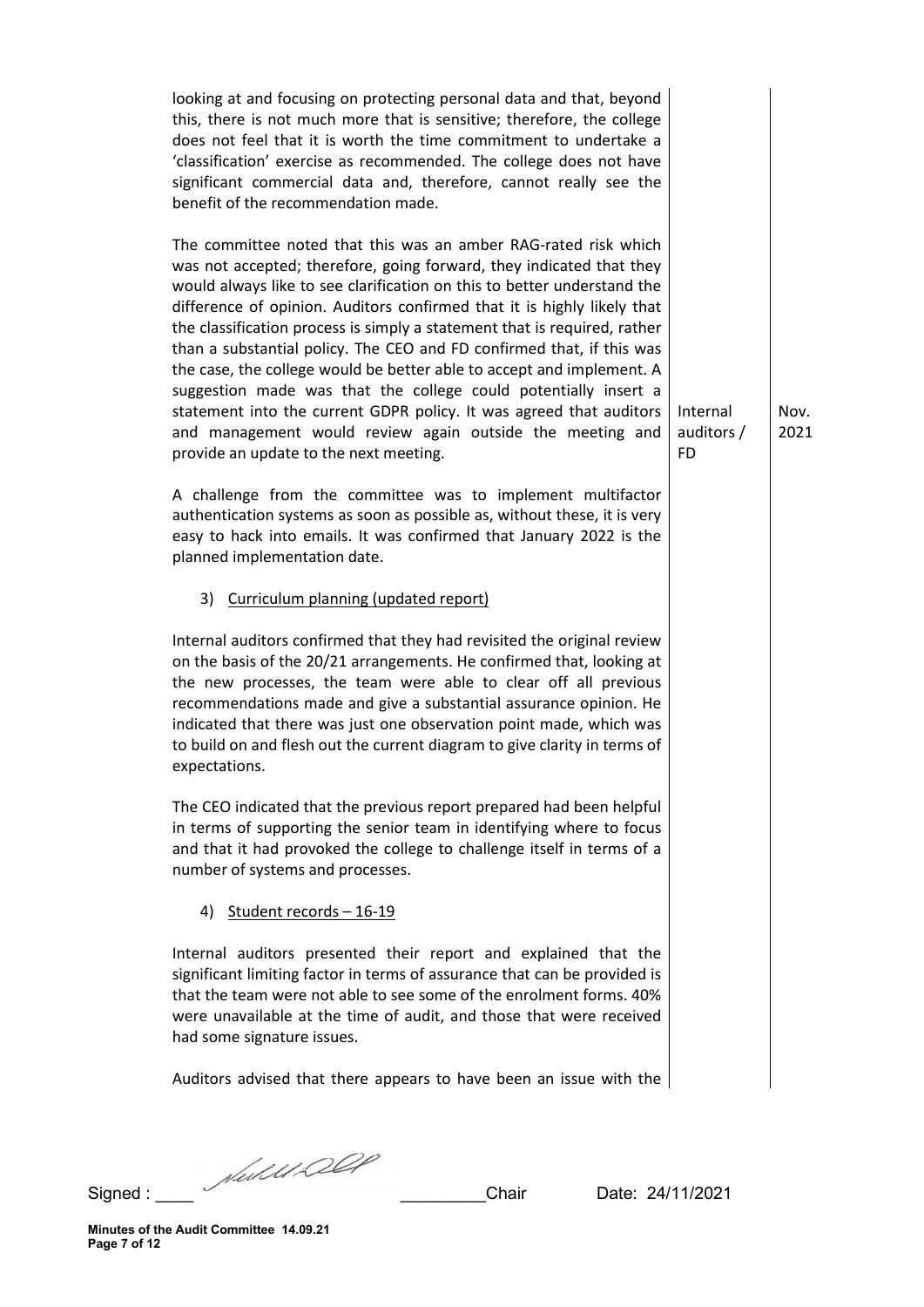DocuSign system and its ability to integrate with Pro Solution, which caused some anomalies at the start of the year. They acknowledged that there are other mechanisms to prove compliance but explained that the enrolment form is considered to be a key document. They expressed the view that the ESFA is likely to focus on the position regarding signatures, particularly as there have been some sector issues in relation to AEB.

Auditors confirmed that they had also reviewed the learner agreement form and suggested some improvements and, in particular, the college could be more explicit in terms of the questions to be asked. Recommendation made is that the college revisit the PDSAT reports and clear the backlog that exists.

CEO advised that this audit outcome had been a real wakeup call and that it helps to really get under the skin of the issues. He believes that there have been some staff capacity challenges which have not helped the situation and are now being addressed, particularly in terms of leadership. In addition to this, a new post has been created with the focus of maximising funding. The CEO indicated that the audit outcome does not highlight any financial risk in the short term but that it would become a risk if the position persisted, and there is also a more likely risk in that the college is not maximising the claims possible for learners. He provided assurance that the college has taken rapid and decisive action to address.

The committee indicated that they were somewhat disheartened by this report as it clearly still shows that there are issues in relation to ILR and data management, and they asked whether a BIP in this area would be of benefit. The CEO advised that there was a business improvement project undertaken in relation to enrolment, specifically how to make the experience better for the learner, which has been effective; however, what now needs to happen is a full review of business processes. He explained that moving entirely to online enrolment was a challenge and that the college is now using a system called signable, which seems to be working far better than DocuSign.

The finance director acknowledged that, historically, there have been some PDSAT issues in relation to data, which means that the ESFA has identified the college for their own audit over the last three years. A challenge from the committee was that this is something that really needs to be resolved as it has clearly resulted in low-level distrust regarding the data available. A challenge from the committee was to regularly run the PDSAT reports and ensure that there is a clean set of data available at any given point in time.

5) Student records – apprentices

Signed :  $\frac{1}{\sqrt{2}}$  Chair Date: 24/11/2021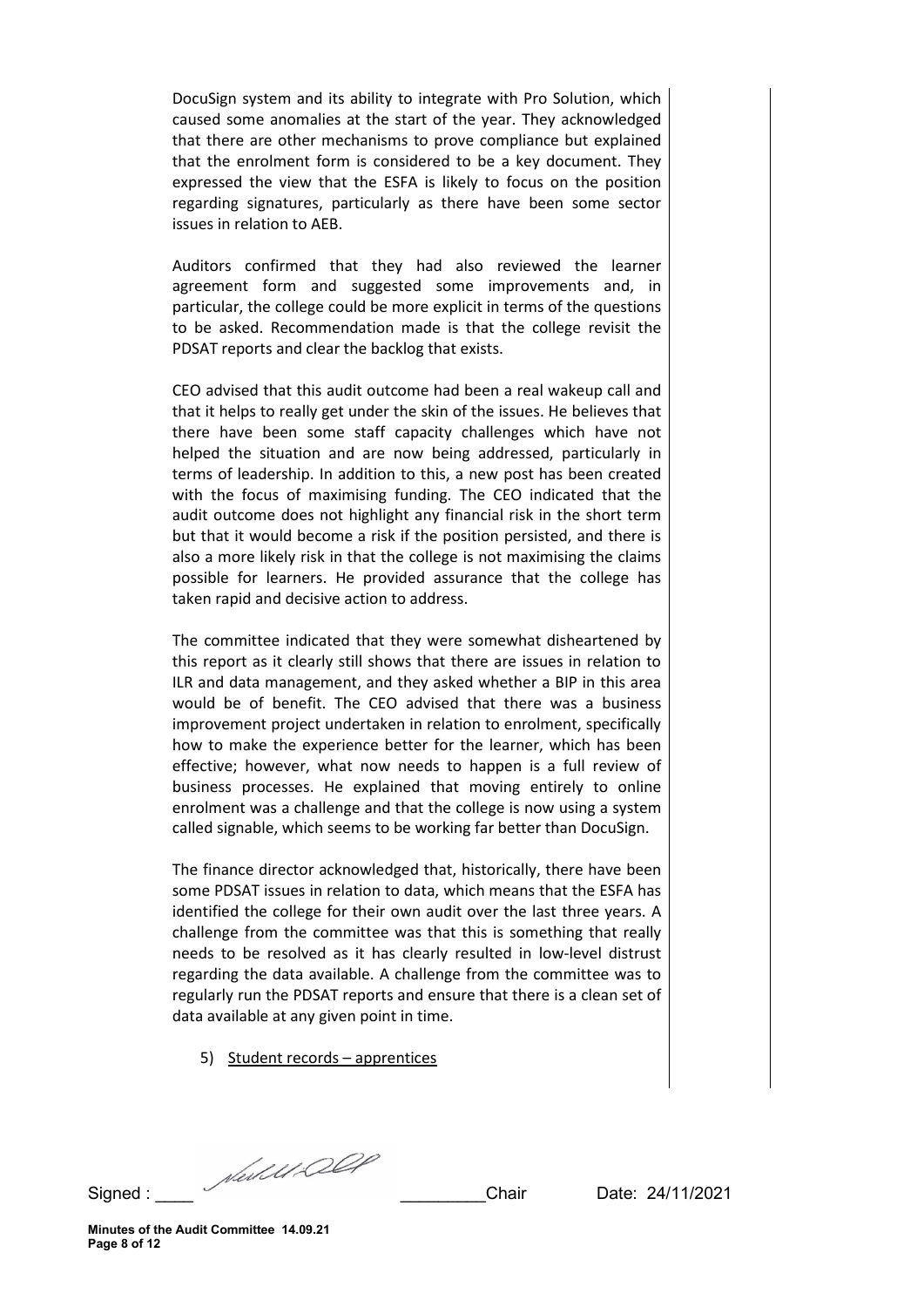Internal auditors confirmed that this was a really good report and a good result for the college. The college has been on a journey over a number of years, and this evidences the fact that it continues to improve. There are three merits of tension recommendations in relation to:

- Off-the-job hours
- Dates of employment
- Data accuracy regarding negotiated pricing.

A challenge from the committee was to carefully monitor the PDSAT reports as these will flag up any data inaccuracies and/or issues which can then be quickly addressed.

The committee acknowledged that this report was a testament to the hard work done at the college to really resolve historic issues in relation to apprenticeship provision.

6) Subcontracting

Internal auditors confirmed that colleges are required to undertake an annual review to enable a certificate to be signed and returned to the ESFA. The audit has identified a number of actions to take, including:

- Three-year strategic review of subcontractors.
- Requirement to advertise subcontract opportunities on Contract Finder – this is a stated requirement but it was acknowledged that not many colleges do this. The CEO and FD explained that the college has a small set of strategic partners and that, if it were to go beyond these arrangements or change them, it would review its strategy and advertise opportunities.
- Insurance checks
- Contracts signed before learners are put on the ILR
- Quality assurance arrangements unannounced visits, specifically, with the advice being that the college could use technology to support this.

In general discussion, the committee all agreed that there needed to be a sensible balance struck in terms of strategic partners and procurement requirements. Auditors explained that this piece of testing is all about compliance and, therefore, there is a black and white approach taken. The committee acknowledged that this would be a declining issue in any event, given the strategic decision to reduce the amount of subcontracting. A challenge from the committee was to ensure that the college's interpretation of the ESFA rules is accurate.

7) Follow-up

Signed :  $\frac{1}{\sqrt{2}}$  Signed :  $\frac{1}{2021}$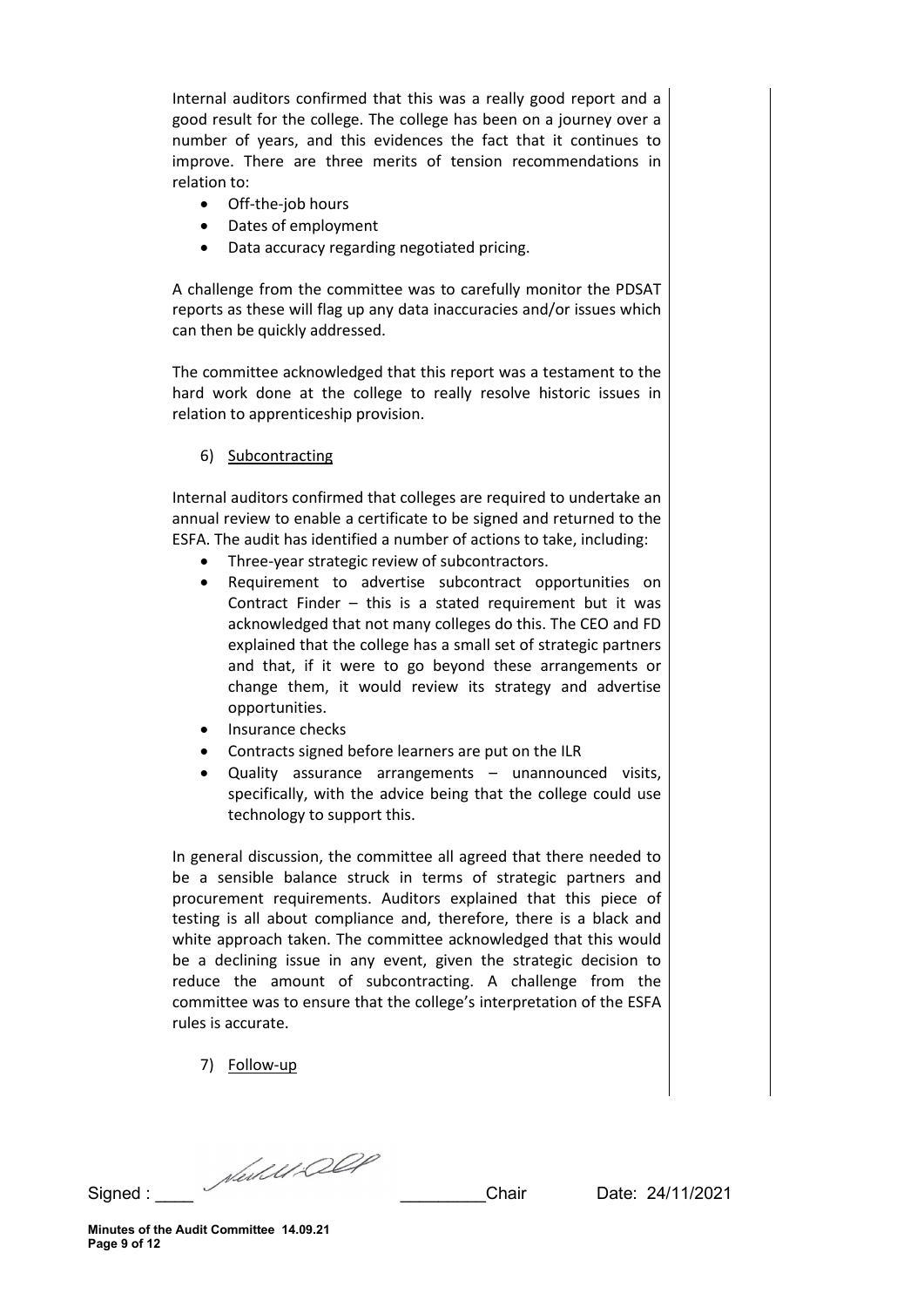|    | Auditors confirmed that this was a good review and that they had<br>sampled 15 elements and that there was just one aspect without<br>evidence of completion. Recommendation in relation to this has been<br>accepted and now simply needs an implementation date.                                                                                                                                                                                                                                                                                                                                                                                          |                      |              |
|----|-------------------------------------------------------------------------------------------------------------------------------------------------------------------------------------------------------------------------------------------------------------------------------------------------------------------------------------------------------------------------------------------------------------------------------------------------------------------------------------------------------------------------------------------------------------------------------------------------------------------------------------------------------------|----------------------|--------------|
|    | 8) Progress against 2020/21 plan                                                                                                                                                                                                                                                                                                                                                                                                                                                                                                                                                                                                                            |                      |              |
|    | Auditors confirmed that they are just waiting to conclude the learner<br>journey work. They explained that the majority of audit testing has<br>been completed but that some final evidence has been requested.                                                                                                                                                                                                                                                                                                                                                                                                                                             |                      |              |
|    | In terms of the plan, it is substantially complete and the anticipation is<br>that all audits will be concluded with one less required day for the<br>year.                                                                                                                                                                                                                                                                                                                                                                                                                                                                                                 |                      |              |
|    | Scopes of audits planned for 2021/22<br>9)                                                                                                                                                                                                                                                                                                                                                                                                                                                                                                                                                                                                                  |                      |              |
|    | Auditors explained that they were still completing work in relation to<br>this and that the scopes require some discussion with management.<br>They indicated that there may be a slight change in focus to the year 2<br>plan originally envisaged and that this is something that is currently<br>being reviewed. They advised that, in terms of student records, there<br>is potentially more to do in relation to funding, given the ESFA change<br>in relation to assurance mechanisms.                                                                                                                                                                |                      |              |
|    | The committee were reminded of the agreed audit areas and it was<br>agreed that an updated 2021/22 audit plan would be presented to the<br>next meeting. That said, it was felt that there were a number of<br>planned reviews which could commence as soon as possible (e.g.,<br>governance, finance, student records).                                                                                                                                                                                                                                                                                                                                    | Internal<br>auditors | Nov<br>2021  |
|    | A challenge from the committee was to undertake student record<br>reviews sooner rather than later, given the issues identified in earlier<br>reports. In relation to governance, all felt that it was reasonable to<br>make a start on this. A challenge from the committee was for internal<br>auditors to provide scopes as early as possible and, in relation to<br>planned audits for governance and learner records, it was agreed that<br>these would be circulated to committee members for feedback and<br>approved via email, and that all other scopes for planned work for the<br>remainder of the year would be presented to the next meeting. | Internal<br>auditors | Nov.<br>2021 |
|    | AGREED: to note the content of the reports provided.                                                                                                                                                                                                                                                                                                                                                                                                                                                                                                                                                                                                        |                      |              |
| 10 | SUBCONTRACTING CERTIFICATE (DUE BY 30TH SEPTEMBER 2021)                                                                                                                                                                                                                                                                                                                                                                                                                                                                                                                                                                                                     |                      |              |
|    | The committee acknowledged that this had been covered in the<br>earlier agenda item.                                                                                                                                                                                                                                                                                                                                                                                                                                                                                                                                                                        |                      |              |
|    |                                                                                                                                                                                                                                                                                                                                                                                                                                                                                                                                                                                                                                                             |                      |              |

Signed : \_\_\_\_ \_\_\_\_\_\_\_\_\_Chair Date: 24/11/2021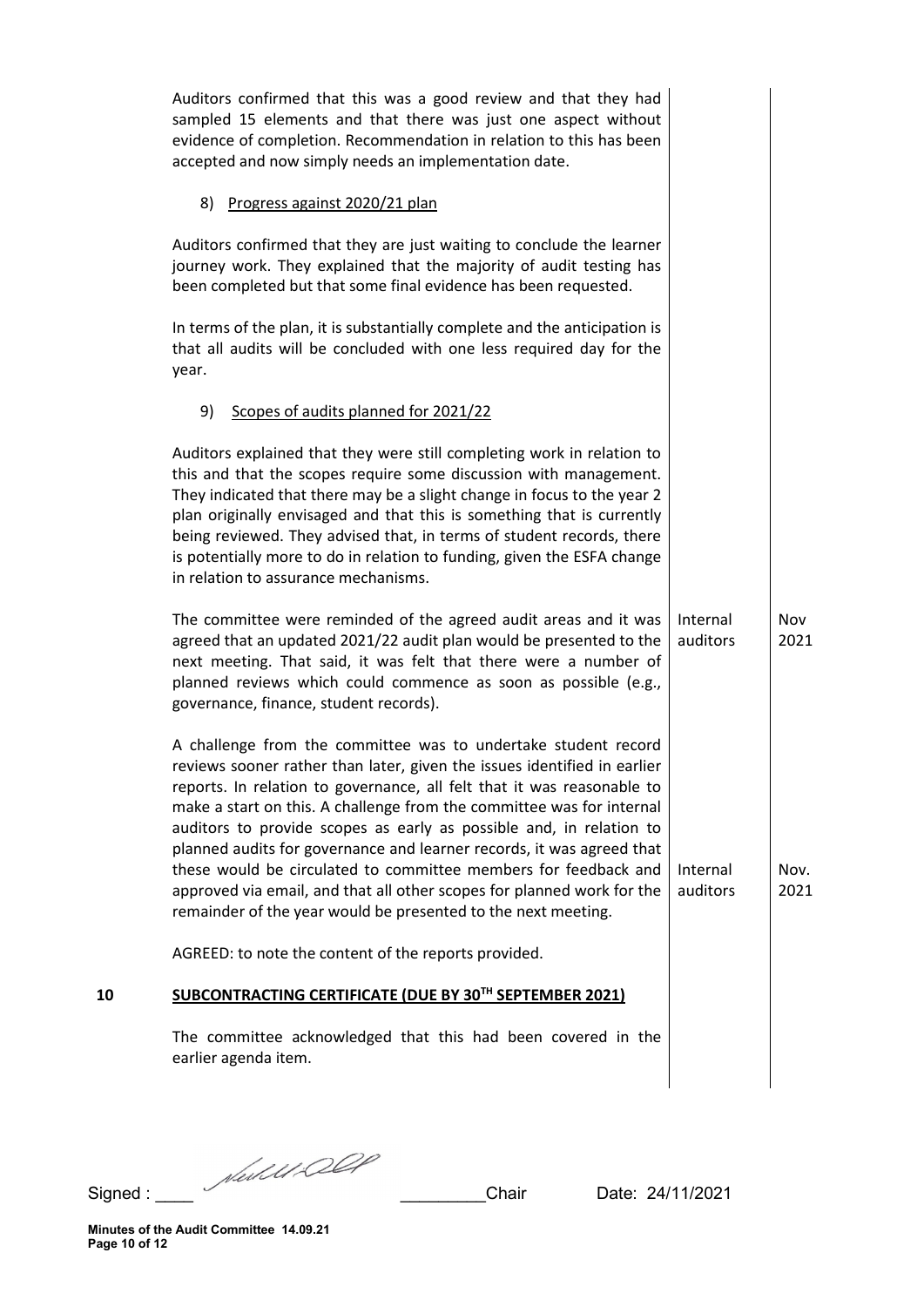#### **11 EXTERNAL AUDIT PLANNING TIMETABLE**

Mazars introduced this item and confirmed that their memorandum had been updated, given that the strategy regarding funding assurance has now been finalised. He explained that there was various evidence that could be used to reduce the sample size identified, including:

- College use of PDSATs
- Internal audit work
- ESFA audits

He advised that Mazars were not planning to sample 16-19 learners because of the lagged funding position and that the focus would be AEB and apprenticeship provision. The sample size for AEB is 10, and for apprentices it is six. He explained that Mazars will take an ESFA approach to testing funding based upon the sample size and that they would be using their funding audit team to train up other members of staff.

In terms of fees, he explained that a range has been provided and that this is because, if there are no issues within the sample size, the lower figure is appropriate. If, however, there are issues and more testing is needed, costs will increase. He confirmed that fieldwork is due to start next week.

In relation to fees, it was confirmed that they are broadly in line with expectations save for the additional funding work required. A challenge from the committee was to ensure that the data available is accurate so as to limit any additional testing costs.

The committee noted the planning timetable included within the updated memorandum.

## AGREED:

- a) To approve the updated external audit planning memorandum.
- b) To approve the range of fees as presented.

## **12 FEC RECOMMENDATIONS – CLOSE-DOWN REPORT**

The CEO introduced this item and confirmed that all actions are complete and that there are some that the college needs to continue to do. All acknowledged that there had been a real positive movement and this was evidenced by the fact that the college is now out of intervention.

AGREED: to note the content of the update provided.

Signed : \_\_\_\_ \_\_\_\_\_\_\_\_\_Chair Date: 24/11/2021